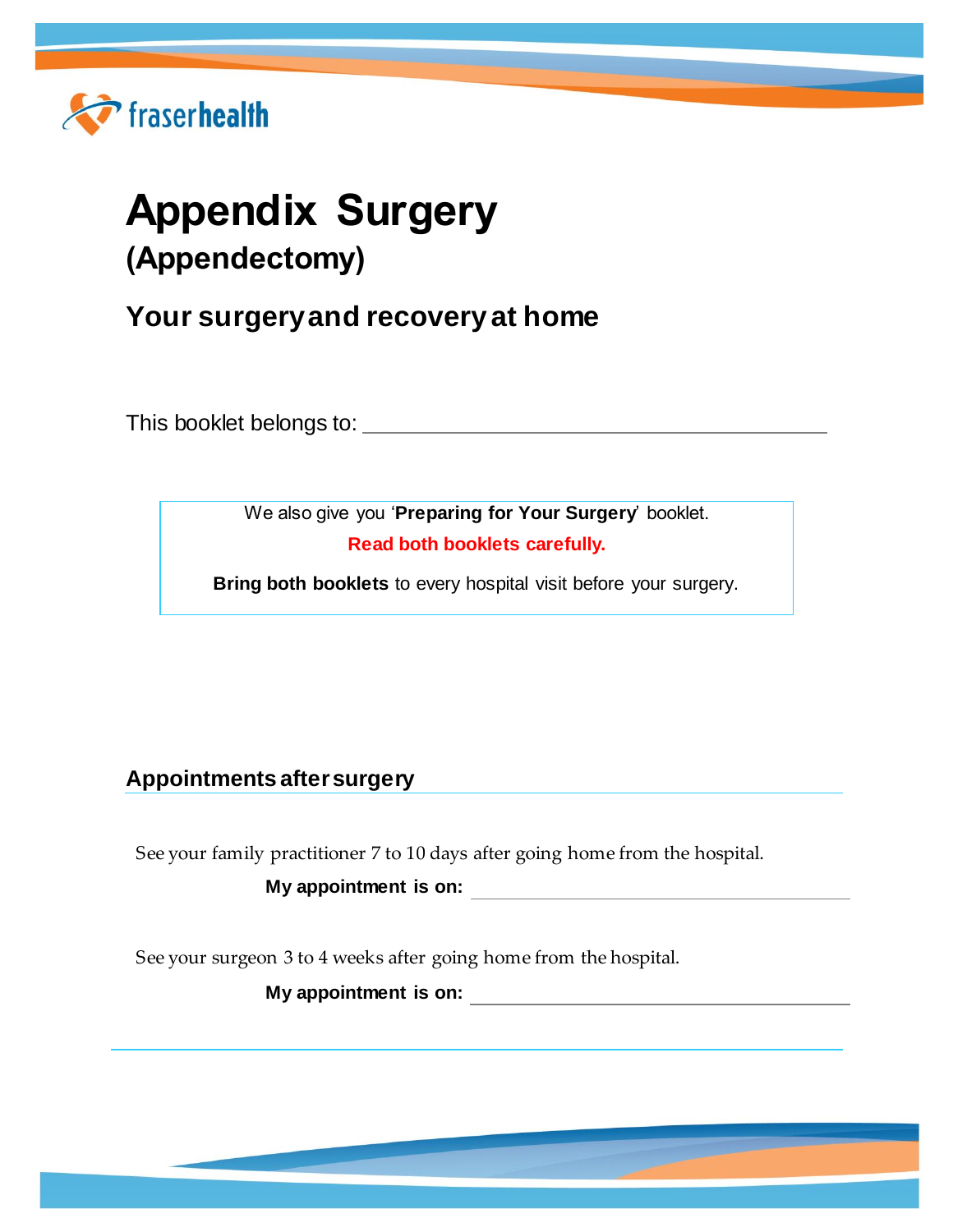# **Appendix Surgery**

(appendectomy)

You are having surgery (an operation) to remove your appendix.

The appendix is a small, hollow pouch that hangs down from the large intestine (bowel). It is located in the lower right part of your belly. This surgery is done to remove an infected appendix (appendicitis).



This surgery can be done one of two ways:

- 1. **Open incision:**The surgeon makes one long cut through the skin (an incision) and does the surgery through that opening. You will have an incision 5 centimetres (2 to 3 inches) long in your lower abdomen. This surgery usually takes about 1 to 2 hours.
- 2. **Laparoscopy:** The surgeon makes 3 to 4 small cuts in your abdomen. Through one of these incisions, the surgeon inserts a tiny camera (a laparoscope) so the area can be viewed on a video monitor. The surgery is done using different long skinny tools inserted through the other small incisions. This surgery usually takes about 1 hour.

You and your surgeon choose what is best for you.

Read '**Preparing for Your Surgery**' booklet for instructions on how to prepare for your surgery.

1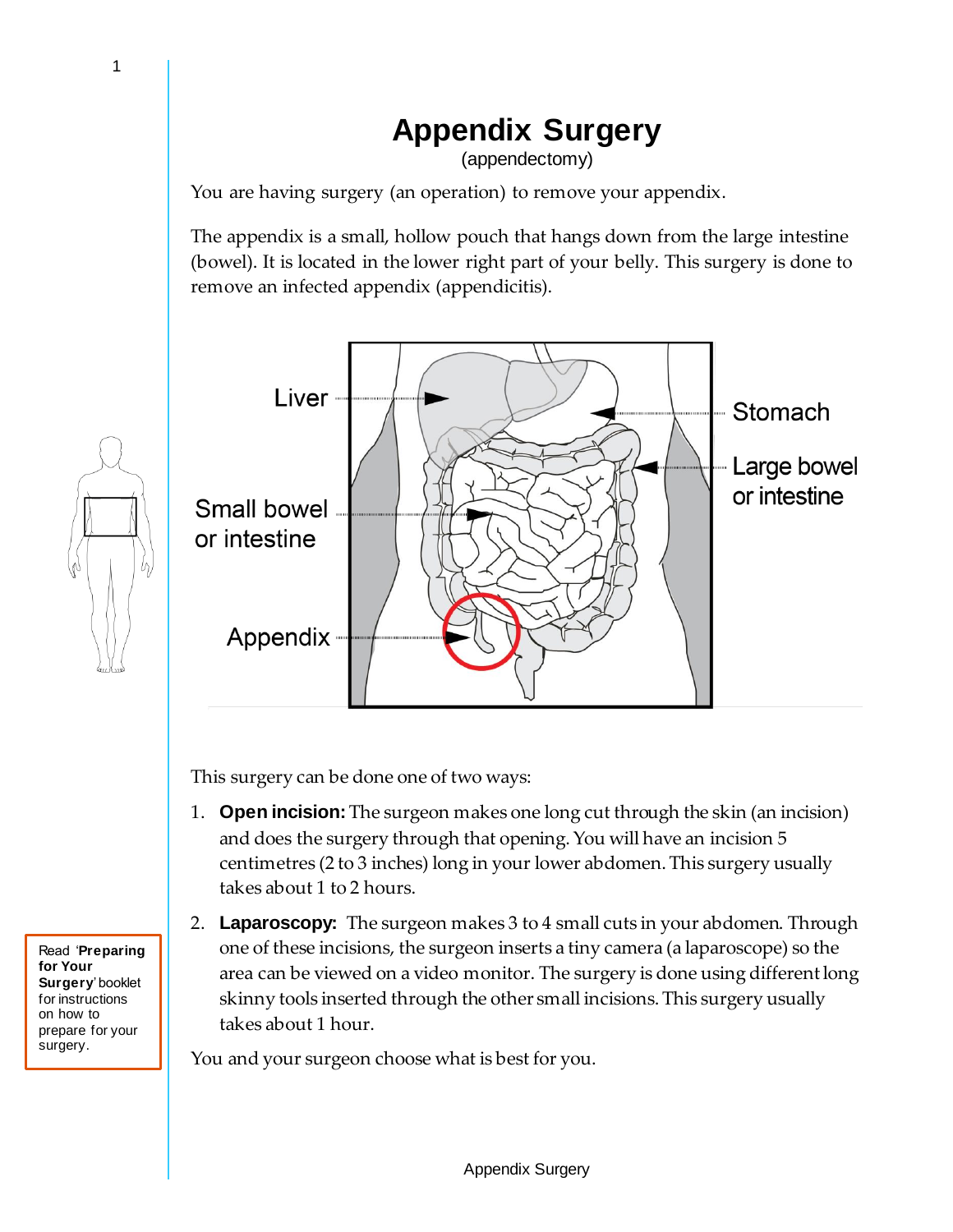# **After Your Surgery**

# **Going home**

How long you stay in the hospital depends on:

- your health before the surgery
- the type of surgery
- how you recover from the surgery

Most people can go home 1 to 2 days after surgery, for both open and laparoscopic surgery.

You are ready to go when:

- $\checkmark$  You are eating and drinking regular food and drinks.
- $\checkmark$  Your pain is well controlled with pills.
- $\checkmark$  You know what medications (including new ones) you are taking, how to take them, and why you need them.
- $\checkmark$  You have prescription(s) for your medications, if needed.
- $\checkmark$  You have a ride home from the hospital.
- $\checkmark$  You have arranged for some help at home for the first few days, if needed.

# **Caring for Yourself at Home**

## **Managing pain**

If you have been living with pain before surgery, be sure to tell your surgeon how you manage this pain, such as with medicines, herbs, supplements, cannabis products, other substances, massage, yoga, meditation, etc. This helps your surgeon create the best plan with you for managing pain after surgery.

It is normal to have some discomfort or pain when you return home. This should steadily improve but might last for a few days to a couple of weeks.

How much pain you have and how much pain medicine you need depends on the type of surgery you had, how it was done (open or laparoscopy), and if you were using anything for pain before surgery. Your pain should be at a comfortable level that allows you to move, take deep breaths, cough, and to do every day activities.



#### **Remember**

You can do other things to help ease your pain or distract you from the pain:  $\checkmark$  Slow breathing  $\checkmark$  Listen to music

 $\checkmark$  Watch T.V.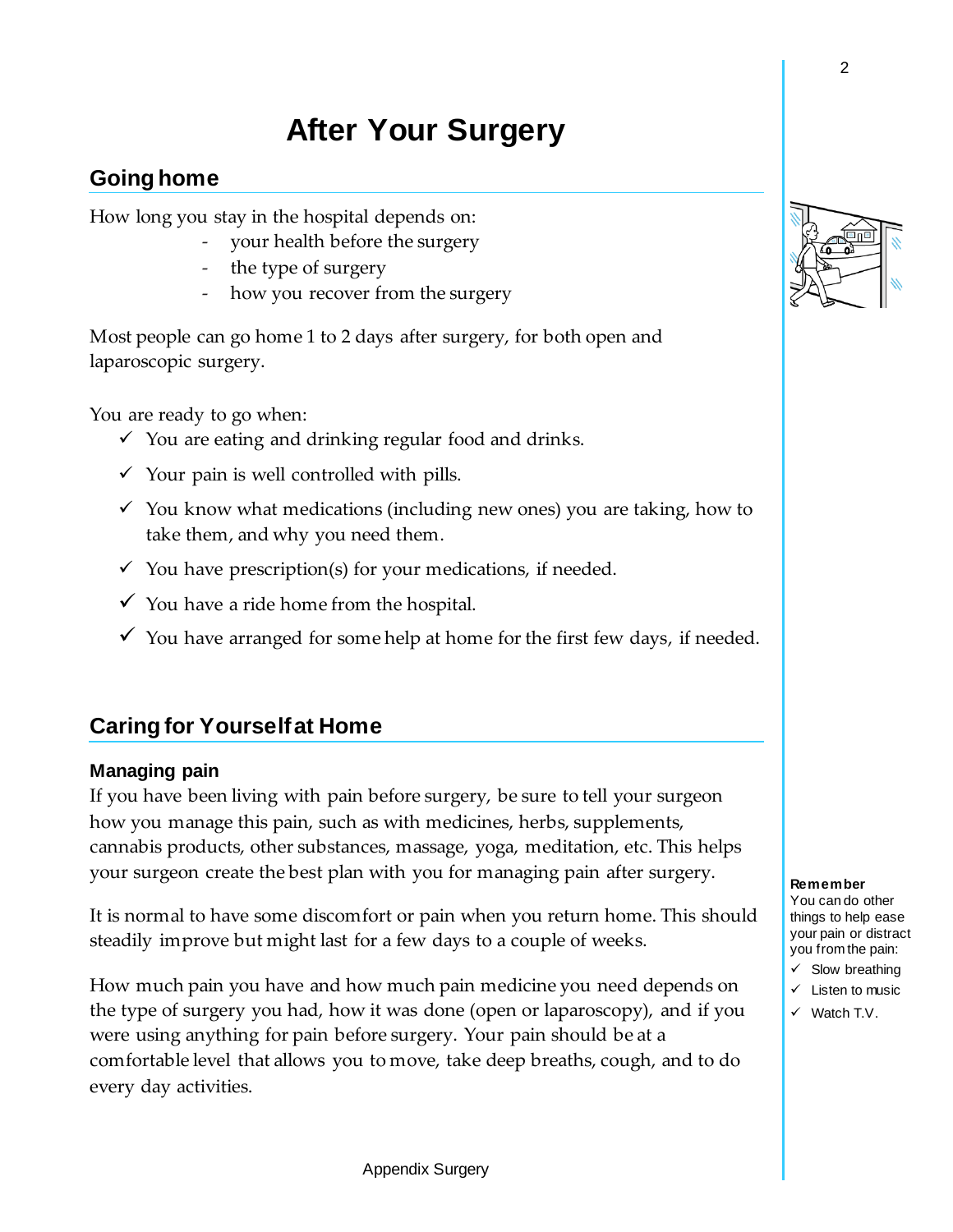When you are ready to go home, your surgeon will give you instructions to take pain medicine. This might include a prescription for an opioid (narcotic).

For the first few days:

If your pain is at an uncomfortable level, take your pain medicine as directed. As your pain improves, take your pain medicine less often and/or a smaller amount until you have little or no pain, then stop.

At first, you might have to take a prescription medication. After a short time and as your pain improves, a non-prescription pain medicine should be enough to manage your pain.

**Non-prescription pain medicines** (also called 'over-the-counter' medicines) – You buy them at the pharmacy without a prescription. You might only need to take this type of medicine if you don't have much pain after surgery.

Examples of non-prescription medicines (and brand names):

- acetaminophen (Tylenol®)
- acetyl salicylic acid or ASA (Aspirin<sup>®</sup>)
- non-steroidal anti-inflammatory drugs (NSAIDs) Examples: ibuprofen (Advil®, Motrin®)  $\star$ naproxen (Naprosyn, Aleve®) ★
- **Note: NSAIDS are not for everyone after surgery.** If you have (or have had) health problems such as stomach ulcers, kidney disease, or a heart condition, check with your surgeon or family practitioner before using NSAIDs.

**Opioid (narcotic) pain medicines** – You might get a small number of pills for severe pain. They are only meant to be taken for a short time. Take only as much as you need to allow you to do daily activities.

Examples of opioid pain medicines:

- Tramacet® (tramadol and acetaminophen)  $\star$
- Tylenol  $\#3^{\circledR}$  (codeine and acetaminophen)  $\star$
- Oxycocet<sup>®</sup> / Percocet<sup>®</sup> (oxycodone and acetaminophen)  $\star$
- tramadol, hydromorphone, morphine, oxycodone
- **Note:** These medications also have 300 to 325mg acetaminophen in each tablet. All total, **do not** take more than 4000mg of acetaminophen in 24 hours (too much can harm your liver).

When taking non-prescription pain medicines as well, most people need to take a lower amount of the opioid or take the opioid less often.

Always read the label and/or information from the pharmacist for how to safely take medication.

• See back page for safe use of opioid pain medicines •

Ask to speak to a pharmacist.

For after-hours help,

call 8-1-1.

**Family Practitioner:** Refers to either a family doctor or nurse practitioner



**Questions about medicines?** Call your local pharmacy and ask to speak to the pharmacist.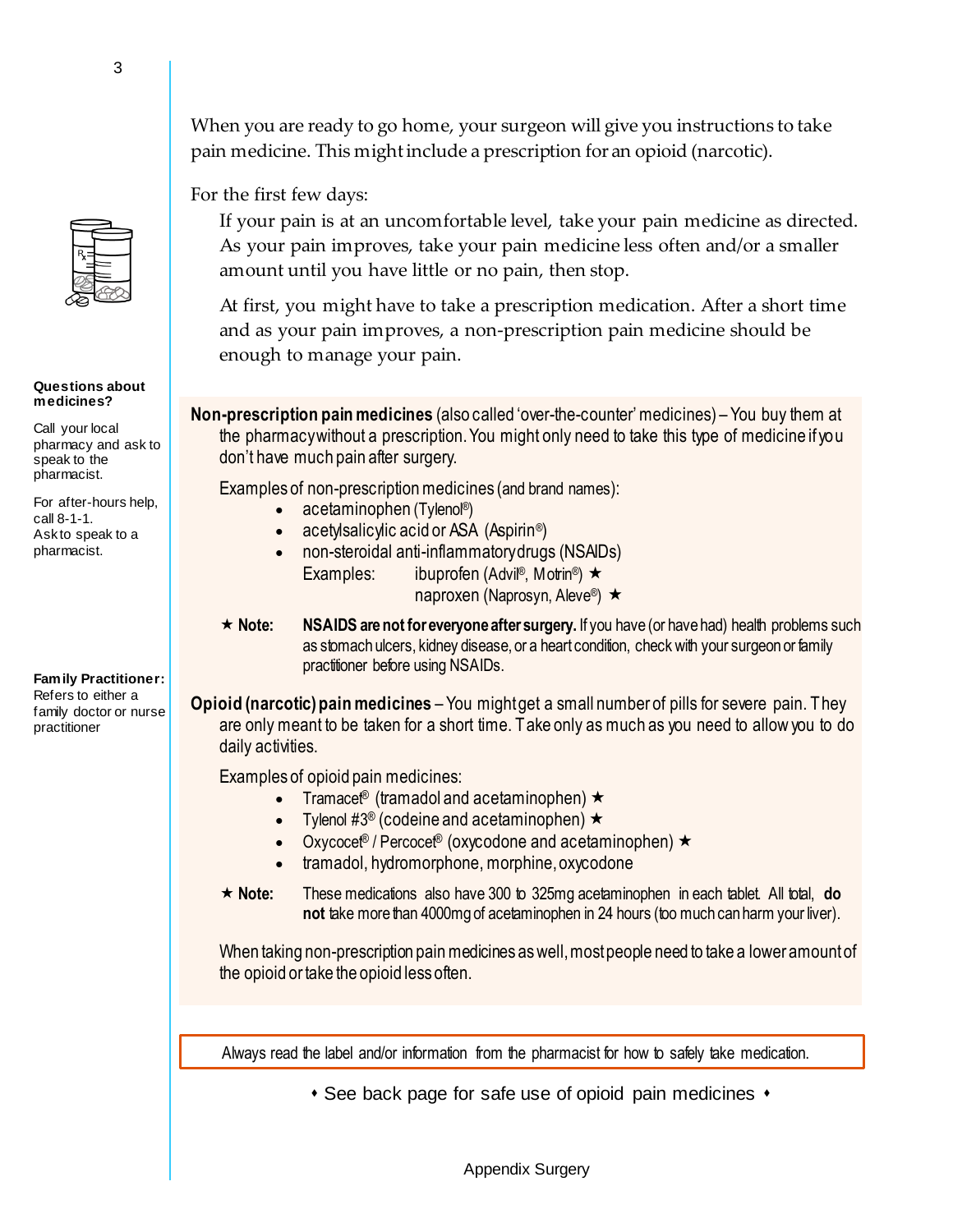#### Appendix Surgery

4

## **Drinking and eating**

It might take some time before your appetite returns to normal. To heal, your body needs extra calories and nutrients, especially protein.

To get the nutrients you need:

- Drink at least 6 to 8 glasses of liquid each day (unless you have been told differently because of a medical condition).
- Eat foods high in protein such as meat, poultry, fish, eggs, dairy, peanut butter, tofu, or legumes.

## **Keeping your bowels regular**

You can get constipated because you are taking opioid pain medication, are less active, or eating less fibre.

To prevent constipation:

- Drink at least 6 to 8 glasses of liquid each day (unless you have been told differently because of a medical condition).
- Eat high fibre foods such as bran, prunes, whole grains, vegetables, and fruit.
- Increase your activity.

If you continue to be constipated, talk with a pharmacist or family practitioner about taking a laxative.

## **Caring for your incision**

**Always** wash your hands before and after touching around your incision site(s). Before you leave the hospital, your nurse will teach you how to care for your incision(s).

Showering:

- You can shower 2 days after the surgery.
- Continue to take only showers for at least 2 weeks after your surgery.
- Try not to let the shower spray directly on your incision(s) or bandage if still covered. Gently pat the area dry.

For at least the next 2 weeks or until the incision is healed:

- **\*** No soaking in a bath tub or hot tub.
- **x** No swimming.
- No creams, lotions, or ointments on your incision, unless directed by your surgeon.

Doing any of these things could delay healing.



Need help w ith food choices?

Call 8-1-1. Ask to speak to a dietitian.





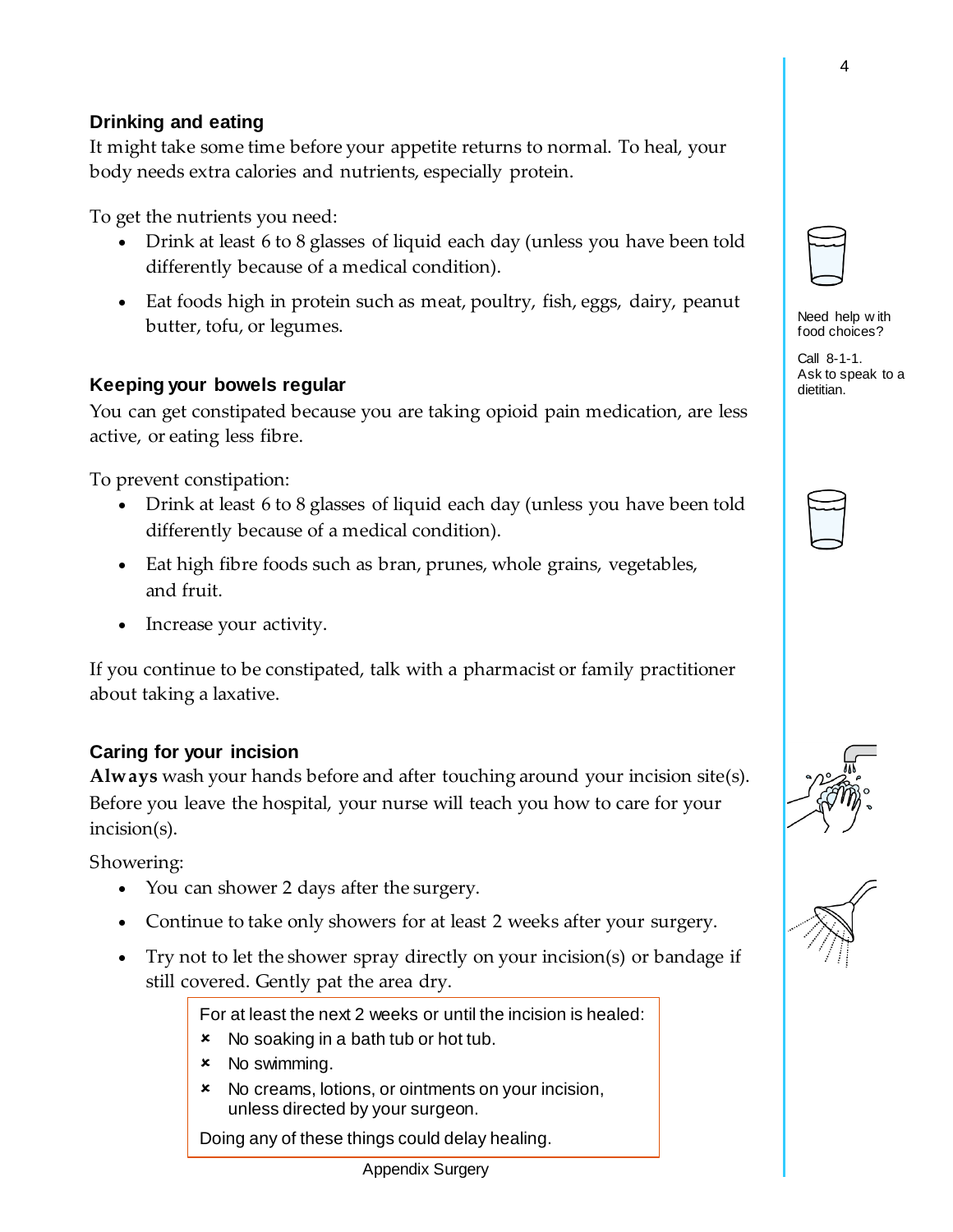#### **Getting rest**

It is very common in the first few weeks to feel tired and have low energy. Rest and sleep help you heal.

Try to get at least 8 hours of sleep each night. Take rest breaks and naps during the day, as needed.

If you have trouble sleeping, talk to your family practitioner.

### **Being active**

Activity and exercise help build and maintain your muscle strength, give you more energy, and help with recovery. You need to find a balance between rest and activity. Pace yourself for the first few weeks.

Slowly increase how much you do each day (your activity level). Increase the distance and time you walk. Only increase your activity level as much as you comfortably can.

If you are still having pain, exercise 30 minutes after you have taken your pain medication.

Your surgeon will tell you when you can increase your activities at your followup appointment.

For the next 4 to 6 weeks, limit heavy activities to protect your incision and abdominal muscles:

- **Do not** lift, push, or pull anything over 4 to 5 kilograms (10 pounds). This includes carrying children and groceries.
- **Do not** vacuum, rake leaves, paint walls, reach for things in high places, or any other reaching activity.
- **Do not** play any sports, do high intensity exercise, or weight training.

You can return to **sexual activity** when you feel ready and your pain is well controlled.

Usually, you can return to **driving** when you can shoulder check and comfortably wear your seatbelt. If you are not sure about it, ask your surgeon.

**Remember: Do not drive** when you are taking opioid pain medication.



A 4 litre milk jug weighs 4kg (9 pounds)

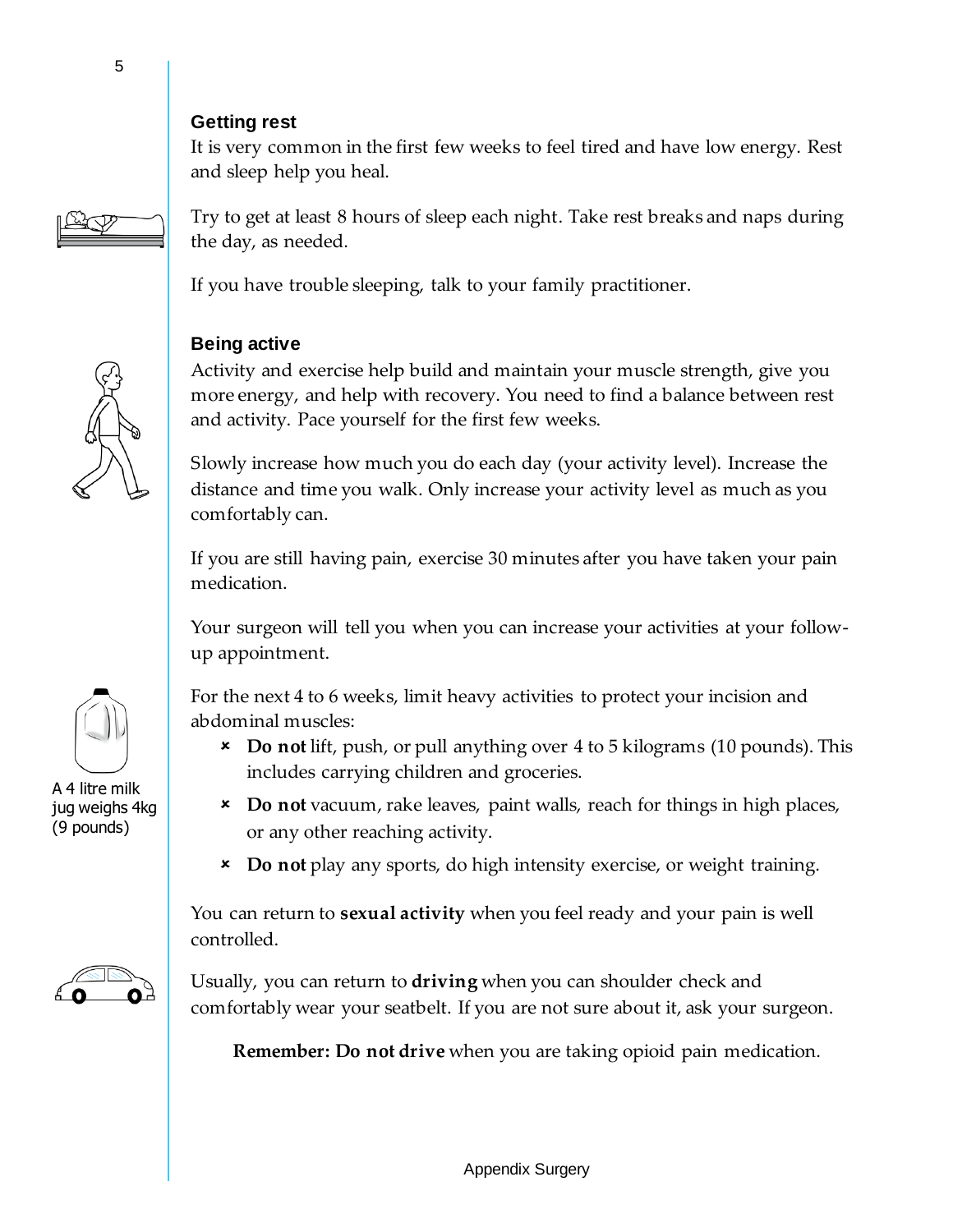## **When to get help**

#### **Call your surgeon or family practitioner** if:

- You have a fever over  $38^{\circ}C(101^{\circ}F)$ .
- Your incision is warm, red, swollen, or has blood or pus (yellow/green fluid) draining from it.
- You have a cough that continues to get worse.
- You notice stinging, burning, or pain when you urinate (go pee) or your urine smells bad.
- You have redness, tenderness, or pain in your calf or lower leg.
- Your pain does not ease with pain medicine, or stops you from moving and recovering.
- You are throwing up often.
- You have diarrhea that is severe or continues for more than 2 days.
- You feel increasingly tired or dizzy.

Cannot contact the surgeon or family practitioner? Have any questions about your recovery?

- Call Fraser Health Virtual Care, 10:00 a.m. to 10:00 p.m., daily **1-800-314-0999** [fraserhealth.ca/virtualcare](https://www.fraserhealth.ca/patients-and-visitors/fraser-health-virtual-care)
- Call **8-1-1** (HealthLinkBC) to speak to a registered nurse any time day or night.
- **Call 9-1-1** if you have any of the following:
	- trouble breathing or shortness of breath
	- chest pain
	- sudden, severe pain

#### **Questions you might have:**

Examples: 'When will I be able to return to my regular activities?' 'When can I go back to work?' 'When can I return to my sports?'



HealthLinkBC is available in 130 languages. For an interpreter, say your language in English. Wait until an interpreter comes on the phone.